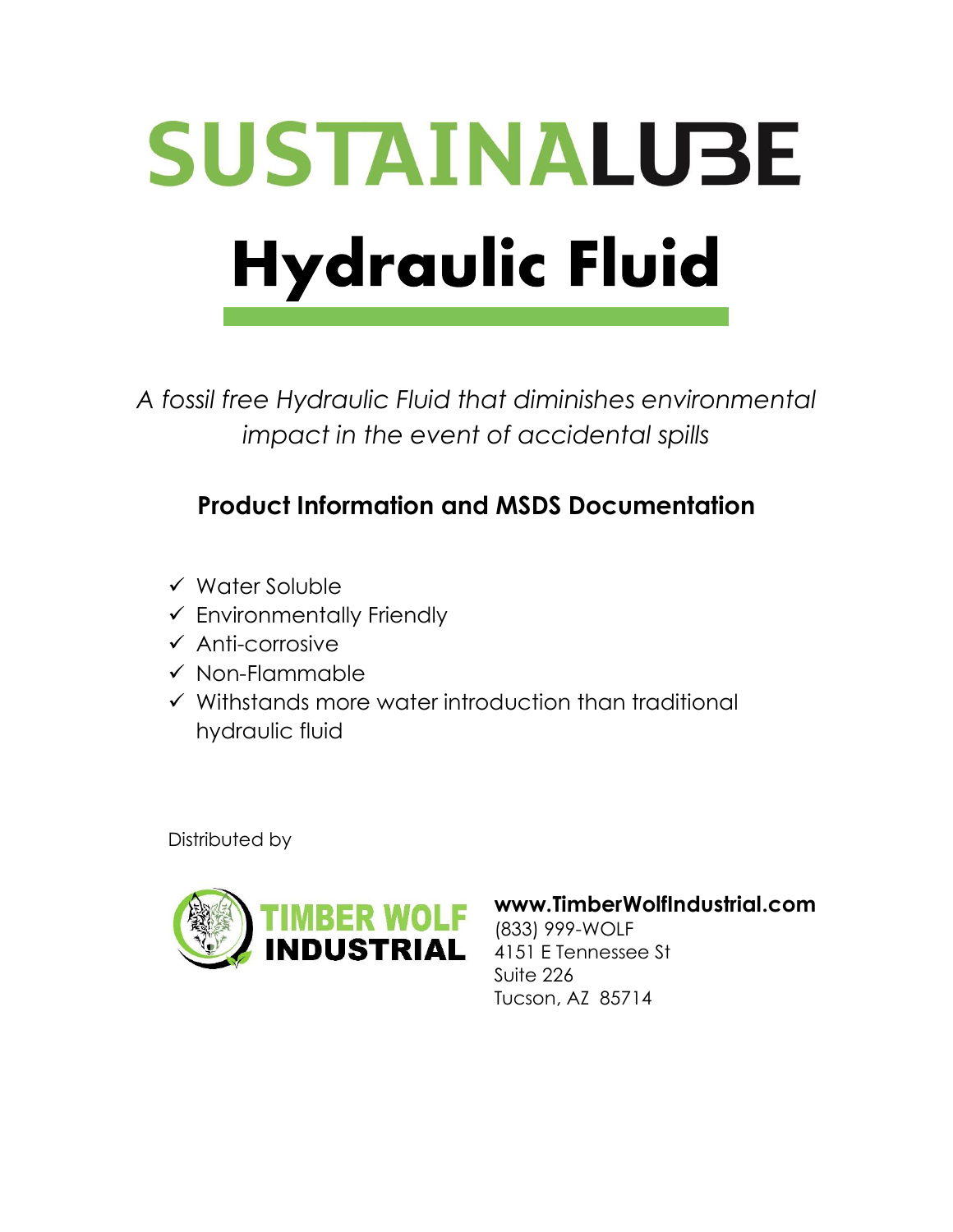## SUSTAINALUBE **Hydraulic Fluid**

Sustainalube has developed and produces a patented hydraulic fluid. The hydraulic fluid is a proven alternative to traditional hydraulic fluids in excavators and industrial hydraulics. It is fossil free and has a very low impact on climate as well as eco systems. The benefits can be summarised as:

- Non-toxic and renewable (origin from Sweden)
- Viscosity can be tuned between 10-1000 mPas
- Water soluble but no free water. The hydraulic fluid does, however, also contain rust inhibitors to avoid corrosion problems.
- x Very low friction in full film elastohydrodynamic lubrication. Tests at 1.5 GPa pressure shows friction coefficients as low as 0.01, that is 4-5 times lower than mineral oil.
- Safe to handle from a health perspective (skin, eyes, lungs).
- High heat capacity and thermal conductivity, i.e. much better coolant than mineral oils. It has been shown that the glycerol based fluid operates at 10 degrees lower temperature under the same operating conditions.
- Easy to clean by flushing water. Since the fluid is water soluble it is very easy to keep equipment clean. It is, furthermore, no environmental risks to flush glycerol on the ground.
- Fire-resistant. Can be classified as HFC.
- Very low freezing point  $(-50^{\circ}C)$
- Does not form aerosols as oils do.
- Much more incompressible than oils, i.e. faster response in hydraulic systems.
- In general lower losses in hydraulic systems in comparison to mineral oils.

The fluid has undergone standard tests according to ISO 12922 and is in use in one of the largest steel plants in Europe.

| <b>Test Method</b>                                         | Standard / Unit                 | <b>Requirements ISO</b><br>12922 | <b>Result LTU</b>   |
|------------------------------------------------------------|---------------------------------|----------------------------------|---------------------|
| <b>Corrosion protection</b><br>ISO 404-1                   | -steel, copper and<br>brass, mg | $+5$ to $-11$                    | $+2$                |
|                                                            | -aluminium, mg                  | $+5$ to $-5$                     | $+1$                |
|                                                            | $-zinc$ , mg                    | $+5$ to $-22$                    | $-5$                |
| <b>Rust prevention test</b>                                | ASTM D 665 A                    | ۰                                | Pass (not required) |
| copper strip corrosion                                     | ASTM D 130                      | ÷,                               | 1b (not required)   |
| Fire resistance                                            | ISO 15029-1 / ISO/TS            |                                  |                     |
| <b>Spray ignition</b>                                      | 15029-2 seconds RI              |                                  |                     |
| characteristics                                            | Index                           |                                  |                     |
| $-time to$                                                 |                                 | 30                               | $\Omega$            |
| extinguishment of                                          |                                 | negotiated between               |                     |
| flame, max.                                                |                                 | supplier and user                |                     |
| Wick flame persistence<br>-mean flame<br>persistence, max. | ISO 14935 seconds               | 60                               | $\mathbf{0}$        |
| <b>Manifold ignition test</b>                              | ISO 20823°Crating               | 600                              | $<$ 560 °C          |
| -ignition temperature,                                     |                                 | Value to be reported by          |                     |
| min.-flame                                                 |                                 | the supplier. No limit is        |                     |
| propagation, min.                                          |                                 | specified                        |                     |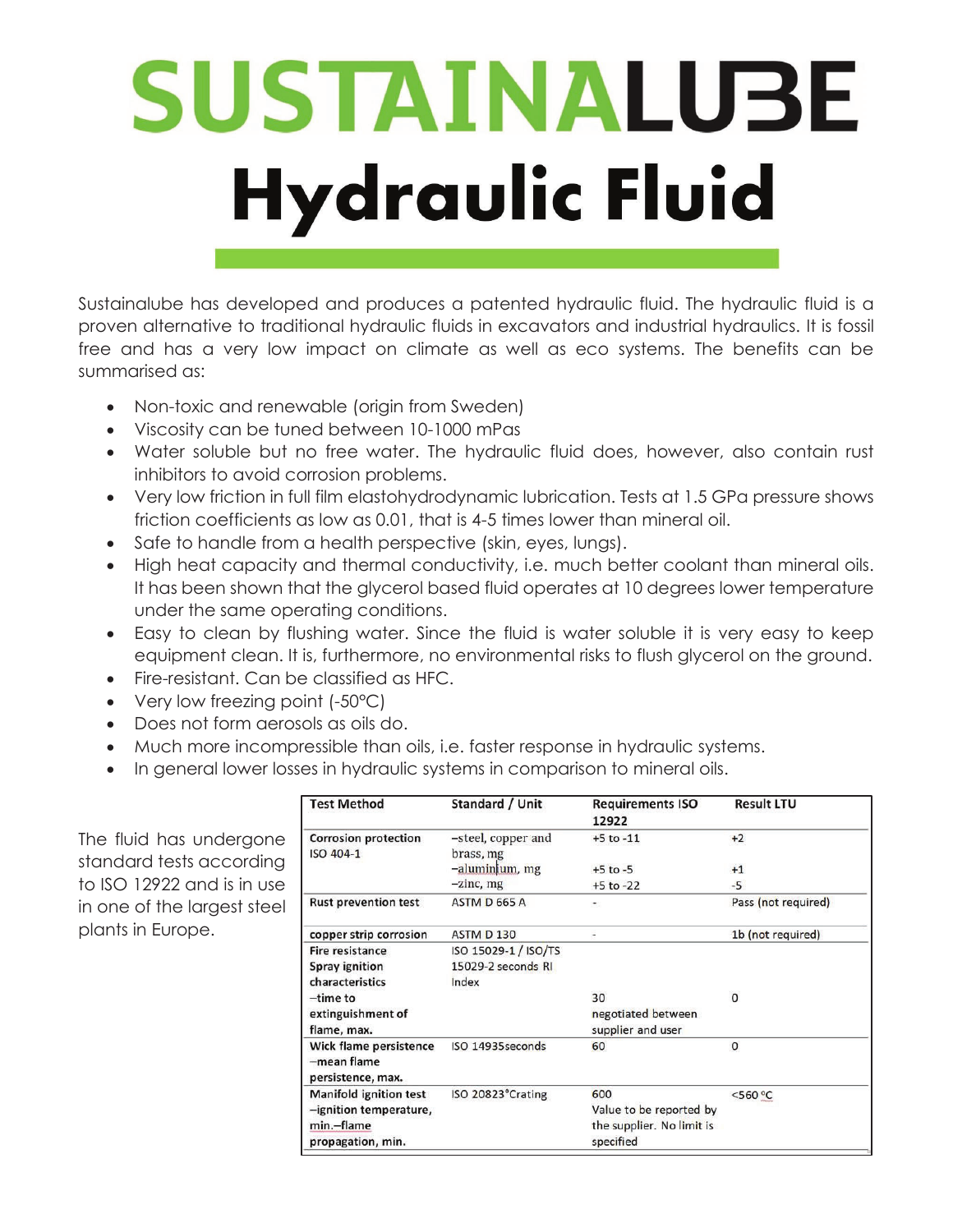#### **Safety data sheet Sustainalube Eco Hydraulic Fluid** Version 2.0 Effective date: 2020-06-10



## SECTION 1. IDENTIFICATION OF THE SUBSTANCE/MIXTURE AND OF THE COMPANY / UNDERTAKING

#### **1.1 Product identifier**

**Trade name:**

**Sustainalube** Eco Hydraulic Fluid

**1.2 Relevant identified uses of the substance or mixture and uses advised against** 

**Product use:** Hydraulic Fluid

#### **1.3 Details of the Supplier of the safety data sheet**

| Company:        | Sustainalube<br>Aurorum 1C<br>977 75 Luleå<br>Sweden<br>Phone: +46 (0)70 476 22 60                                      |
|-----------------|-------------------------------------------------------------------------------------------------------------------------|
| <b>Contact:</b> | Christian Olsson - christian.olsson@sustainalube.com<br>For questions regarding this safety data sheet, please contact: |

#### **1.4 Emergency telephone number:**

Use your local emergency number.

johanna.wachtmeister@trossa.se

## SECTION 2. HAZARDS IDENTIFICATION

#### **2.1 Classification of the substance or mixture.**

Not classified.

However, a safety data sheet is provided for the product on request, as it contains a substance for which there is an Occupational Exposure Limit.

#### **2.2 Label Elements 1272/2008 CLP:**

Not classified.

#### **Additional labelling:**

EUH 210 Safety data sheet available on request.

Otherwise, not subject to labeling according to Regulation EC 1272/2008 (CLP).

#### **Other information:**

The product does not meet the criteria for PBT or vPvB according to Annex XIII REACH 1907/2006.

#### **2.3 Other Hazards**

No other known hazards are associated with the product.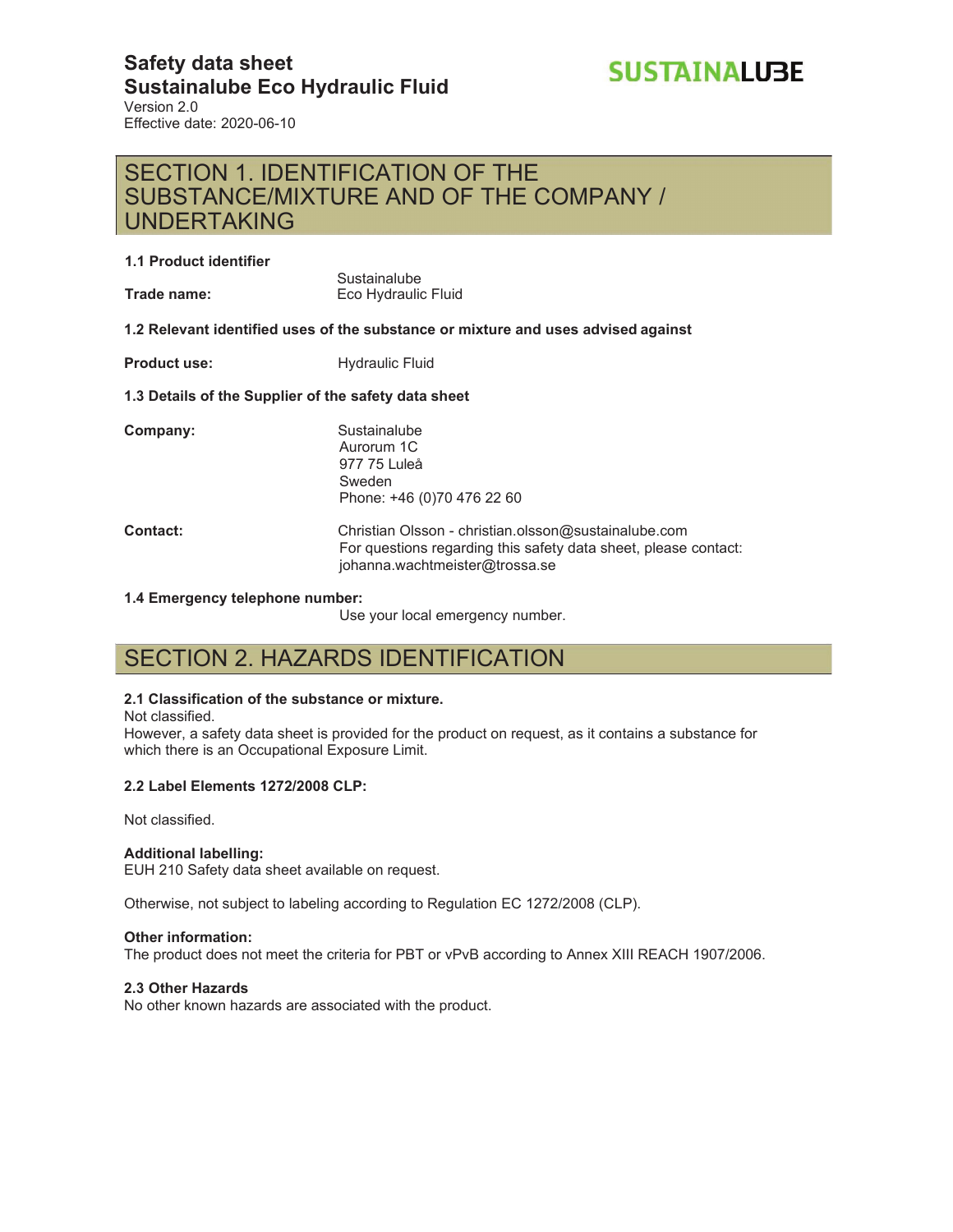### **Safety data sheet Sustainalube Eco Hydraulic Fluid** Version 2.0

Effective date: 20-05-2020

### SECTION 3. COMPOSITION/INFORMATION ON INGREDIENTS

#### **3.2 Mixture**

#### **Glycerol based lubricant.**

| CAS/EC-no.   REACH-no.  |                             | <b>Name</b>                |            | <b>Classification CLP</b>                   |
|-------------------------|-----------------------------|----------------------------|------------|---------------------------------------------|
| 1310-58-3/<br>215-181-3 | 01-2119487136-<br>$33  xxx$ | Potassium hydroxide (a, c) | $<0.5$ (b) | Acute Tox. 4; H302, Skin<br>Corr. 1A; H314. |

- *a) EC-harmonized binding classification according to annex VI, part 3, table 3.1 and 3.2 in Regulation (EC) no. 1272/2008 (CLP).*
- *b) The amount of actual potassium hydroxide is based on the PH of the compound which is 10.8 (Eco Hydraulic Fluid and 11.0 (…Summer). That corresponds to a concentration of potassium hydroxide on 0.0354 and 0.0561 g/litre which in weight % is 0.00281 and 0.00445% (If you count the density of glycerol).*
- *c) Substance for which there is threshold values in the work environment according to The Work Environment Acts regulation AFS 2015:7 about occupational exposure limits.*

*The product mainly contains glycerol, but also water, C16 and C18-fatty acids, methyl ester, mono and diglycerides of those, additive etc. These components are either unclassified or are included in such a small amount they don't need to be covered in the table above.*

#### **3.3 Additional information:**

See full text of H-phrases in section 16.

## SECTION 4. FIRST AID MEASURES

#### **4.1 Description of first aid measures**

| Inhalation:                                                            | Not relevant.                                                                                                                                                                                                                                                                                                                                                                                                 |
|------------------------------------------------------------------------|---------------------------------------------------------------------------------------------------------------------------------------------------------------------------------------------------------------------------------------------------------------------------------------------------------------------------------------------------------------------------------------------------------------|
| <b>Skin contact:</b>                                                   | Remove contaminated clothing. Wash skin with water                                                                                                                                                                                                                                                                                                                                                            |
| Eye contact:                                                           | Flush with soft water jet or eye rinse solution for several minutes. Please<br>use tempered water. Keep the eyelids wide apart, remove any contact<br>lenses. If symptoms persist consult a doctor.                                                                                                                                                                                                           |
| Ingestion:                                                             | Rinse mouth and drink water.                                                                                                                                                                                                                                                                                                                                                                                  |
| Information to doctor:                                                 | No specific information.                                                                                                                                                                                                                                                                                                                                                                                      |
| 4.2 Most important symptoms<br>and effects, both acute and<br>delayed: | Inhalation: Not expected to give acute or delayed symptoms.<br>Skin contact: May cause mild/temporary irritation.<br>Eye contact: May cause temporary irritation. Probably causes<br>discomfort, but is not expected to produce any serious symptoms.<br>Ingestion: Minor amount is not expected to give acute or delayed<br>symptoms. Large amounts may cause burning in the throat, nausea and<br>vomiting. |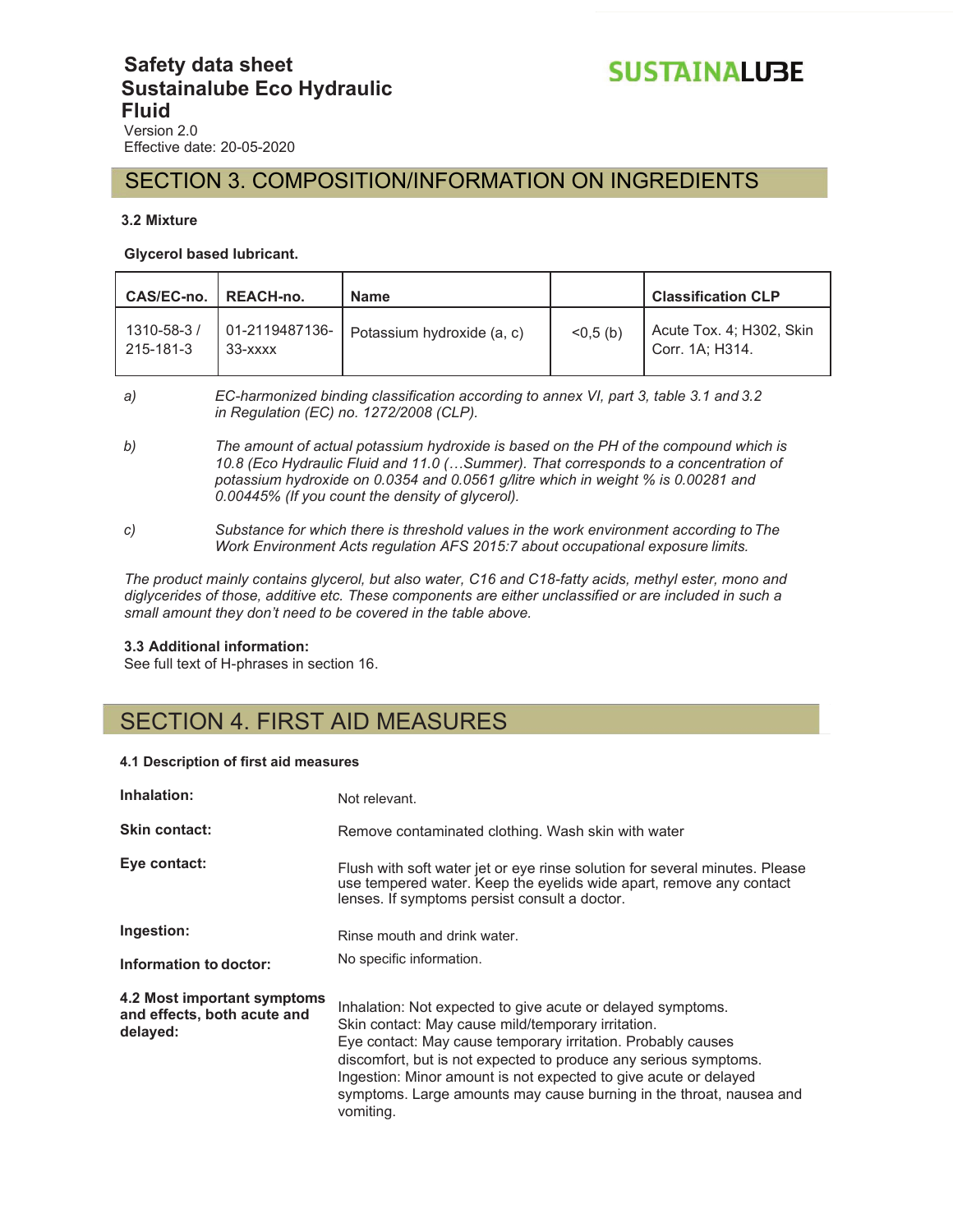

Version 2.0 Effective date: 20-05-2020

**4.3 Indication of any immediate medical attention and special treatment needed:** 

## SECTION 5. FIRE FIGHTING MEASURES

-

| 5.1 Extinguishing media:                                  | Use alcohol resistant foam, carbon dioxide or water fog.<br>Use the same extinguishing media as recommended for the surroundings. |
|-----------------------------------------------------------|-----------------------------------------------------------------------------------------------------------------------------------|
| Unsuitable extinguishing media:                           | Do not use a water jet.                                                                                                           |
| 5.2 Special hazards arising from the substance or mixture | Flammable, but not easy to ignite.<br>In case of fire, toxic gases may develop, such as carbon oxides<br>and nitrogen oxides.     |
| 5.3 Advice for firefighters:                              | Use precautions according to standard procedures in the presence<br>of chemical fires. Use breathing apparatus.                   |

## SECTION 6. ACCIDENTAL RELEASE MEASURES

#### **6.1 Personal precautions, protective equipment and emergency procedures**

Avoid contact with skin and eyes. Wear protective gloves and goggles when handling large amounts. Otherwise, no special protective measures are required.

**6.2 Environmental precautions:** 

Avoid discharge to lakes, streams, sewers, etc.

#### **6.3 Methods and material for containment and cleaning up:**

Absorb with a liquid binding material such as sand, soil or similar. Collect and treat as conventional waste. Rinse away residues with plenty of water.

#### **6.4 Reference to other sections:**

See Section 8 for Exposure controls/personal protection and Section 13 for disposal considerations.

## SECTION 7. HANDLING AND STORAGE

#### **7.1 Precautions for safe handling:**

Do not eat, drink and smoke when handling the product. Use normal hand sanitation.

#### **7.2 Conditions for safe storage, including any incompatibilities:**

Store in a cool, dry place, out of direct sunlight.

**7.3 Specific end use(s):** This product should only be used for the applications described in Section 1.2.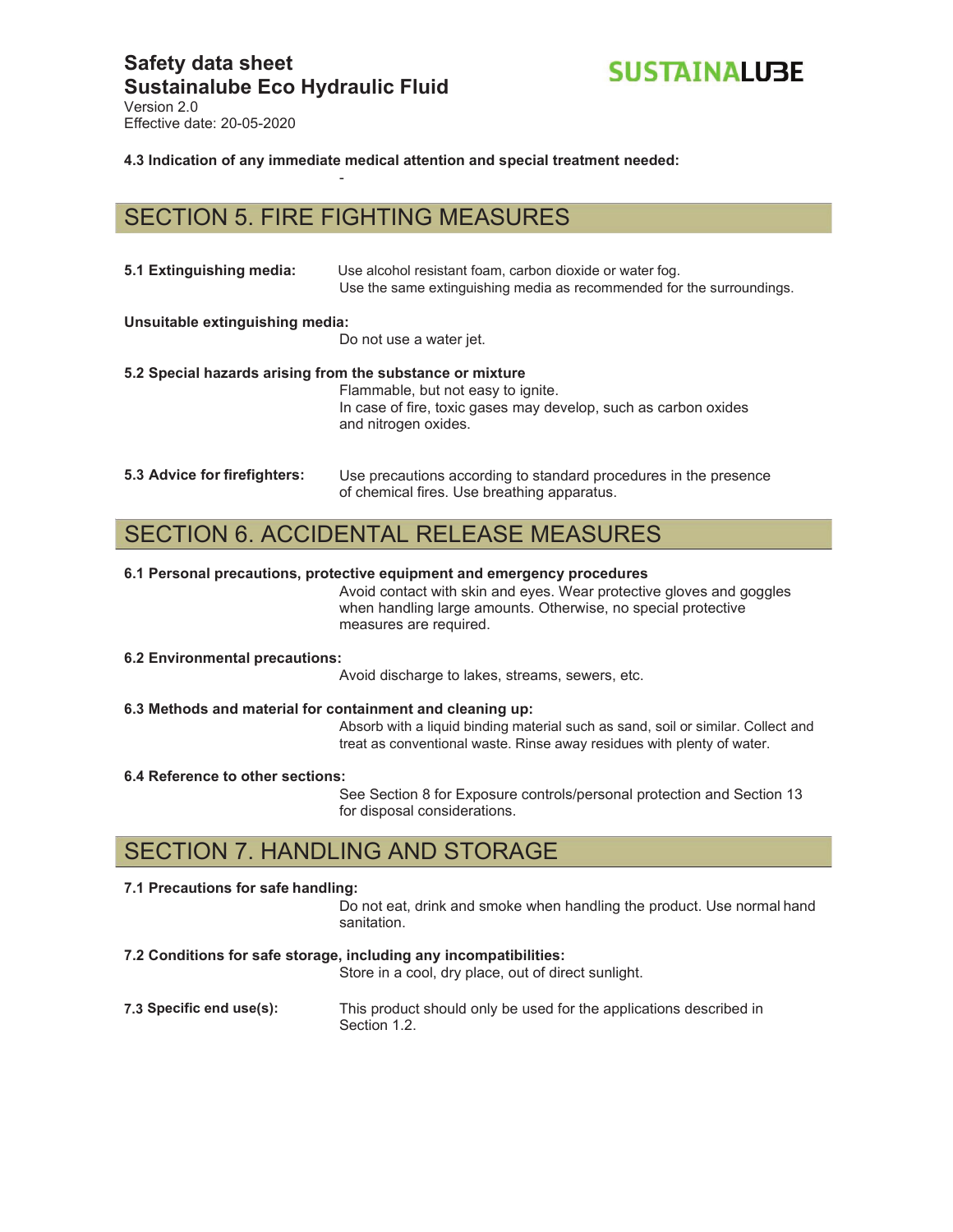## SECTION 8. EXPOSURE CONTROLS/PERSONAL PROTECTION

#### **8.1 Control parameters**

**Occupational exposure limits EH40 (Great Britain):** 

| <b>CAS-no:</b> | Name:               | Limits $8 h$ .: | Limits 15 min.:    | Ref:        |
|----------------|---------------------|-----------------|--------------------|-------------|
| 1310-58-3      | Potassium hydroxide |                 | $2 \text{ mg/m}^3$ | <b>EH40</b> |

**DNEL / PNEC:** 

-

**8.2 Exposure controls** 

| Appropriate technical<br>measures:                | Normal room ventilation.                                                                                                                                                                     |
|---------------------------------------------------|----------------------------------------------------------------------------------------------------------------------------------------------------------------------------------------------|
| <b>General information /</b><br>Hygiene measures: | Measures are in place to prevent direct contact. The facilities to rinse eyes<br>may be available at your place of work. Also, safety showers may be<br>available if handling large amounts. |
| <b>Personal protective</b><br>equipment:          | Only CE-marked personal protection equipment should be used.                                                                                                                                 |
| <b>Respiratory protection:</b>                    | Normal not required.                                                                                                                                                                         |
| <b>Hand protection:</b>                           | Normal not required.<br>Protective gloves should be used when handling large quantities.<br>Recommended glove material: butyl rubber, neoprene or nitrile.                                   |
| Eye protection:                                   | Normal not required.<br>Protective goggles should be used when handling large quantities or when<br>there is risk of splashes.                                                               |
| <b>Other protection:</b>                          | Normal not required.                                                                                                                                                                         |
| <b>Thermal hazard:</b>                            | Not relevant.                                                                                                                                                                                |

**Measures to avoid environmental exposure:**  Avoid excessive release to the environment.

## SECTION 9. PHYSICAL AND CHEMICAL PROPERTIES

#### **9.1 Information on basic physical and chemical properties**

| Appearance: | Color:       | Odour:         | PH:         | Viscosity 40°C: |
|-------------|--------------|----------------|-------------|-----------------|
| Liquid      | Yellow-brown | Weak.          | $10.8 - 11$ | - $mm/2/s*$     |
|             |              | characteristic |             |                 |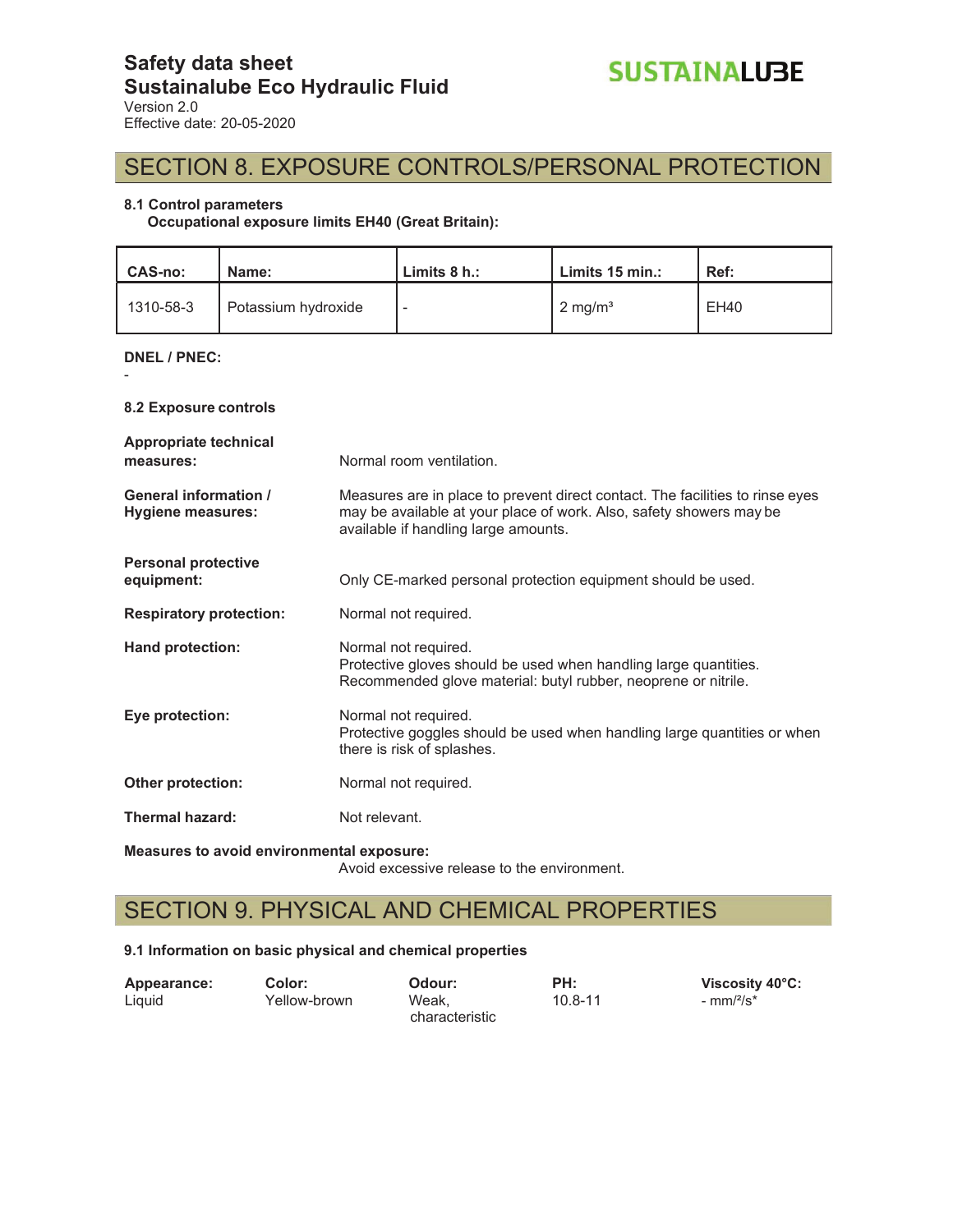**SUSTAINALUBE** 

Version 2.0 Effective date: 20-05-2020

| Flash point:<br>$>200^{\circ}$ C – ASTM<br>D <sub>92</sub> | <b>Boiling point:</b><br>۰ | Vapour pressure:<br>$\overline{\phantom{0}}$ | Density:             | Lowest pour point:<br>$-49^{\circ}$ C – ASTM<br>D5950 |
|------------------------------------------------------------|----------------------------|----------------------------------------------|----------------------|-------------------------------------------------------|
| <b>Evaporation rate:</b>                                   | Auto-ignition:             | <b>Explosive limits</b>                      | Solubility in water: |                                                       |
|                                                            |                            |                                              |                      |                                                       |

Viscosity -20°C: - mm/²/s - EN ISO 3104:1996 Viscosity 100°C: - mm/²/s

Information about the following is missing or is not relevant:

Odour threshold, melting point, boiling point, evaporation rate, flammability and explosive limits, vapor pressure, vapor density, relative density, solubility in water and organic solvents, partition coefficient (Log Pow), auto-ignition temperature, decomposition temperature, explosive and oxidizing properties.

**9.2 Other information:** 

-

## SECTION 10. STABILITY AND REACTIVITY

| <b>10.1 Reactivity:</b>                  | The product is not reactive in normal handling and storage as<br>recommended in section 7.                                          |
|------------------------------------------|-------------------------------------------------------------------------------------------------------------------------------------|
| 10.2 Chemical stability:                 | The product is stable under normal handling and storage as recommended<br>in section 7.                                             |
| 10.3 Possibility of hazardous reactions: | None known.                                                                                                                         |
| 10.4 Conditions to avoid:                | No specific conditions to avoid.                                                                                                    |
| 10.5 Incompatible materials:             | Oxidizing agents, strong acids and bases.                                                                                           |
| 10.6 Hazardous decomposition products:   | In case of fire, acrolein is formed from glycerol, which is toxic and appears<br>to be highly corrosive to the lungs and eyes. (3). |

## SECTION 11. TOXICOLOGICAL INFORMATION

No toxicological data is available for the product or its components. The product is not classified as hazardous to health, and is not expected to have any negative effects on health, but should be handled according to good industrial practice.

#### **11.1 Information on Toxicological effects**

**Acute toxicity:** Not acutely toxic.

Glycerol (3): Oral – LD50 – Rat: 12600 mg/kg Dermal – LD50 – Rabbit: >10000 mg/kg Inhalation – LC50 – Rabbit: 0.57 mg/l/1 h.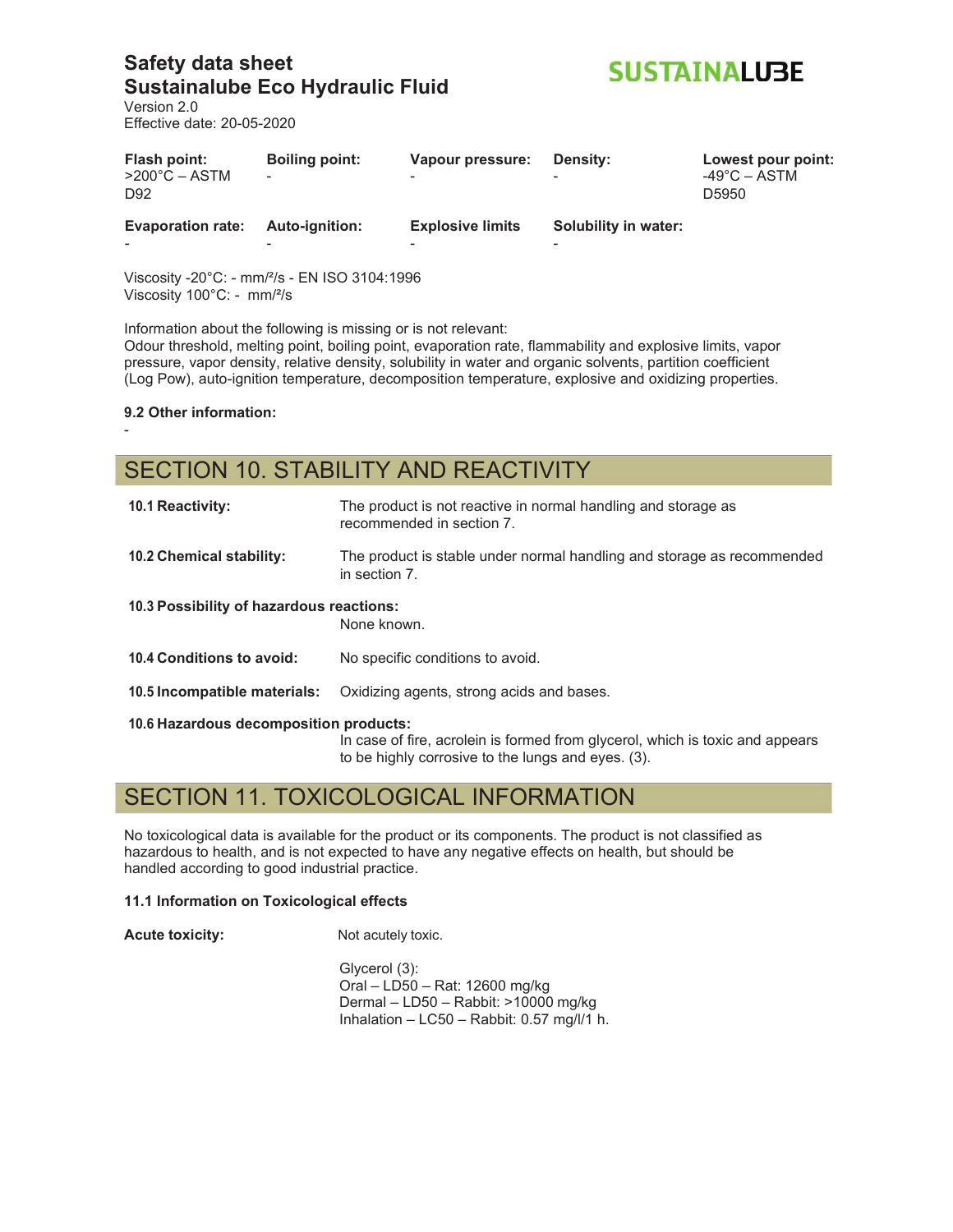

Version 2.0 Effective date: 20-05-2020

|                                                           | Fatty acids methylate, C16-18 and C18 (3):<br>Oral - LD50 - Rat: >2000 mg/kg                                                                                                          |
|-----------------------------------------------------------|---------------------------------------------------------------------------------------------------------------------------------------------------------------------------------------|
| <b>Skin corrosion/irritation:</b>                         | Not classified, but contains a very small amount of potassium hydroxide<br>which is corrosive to the skin, prolonged or repeated skin contact may<br>also cause temporary irritation. |
| <b>Serious eye</b><br>damage/irritation:                  | Not classified, but contains a very small amount of potassium hydroxide<br>which is corrosive, splashes also may cause burning and temporary<br>irritation.                           |
| <b>Respiratory or skin</b><br>sensitisation:              | Not classified.                                                                                                                                                                       |
| Germ cell mutagenicity:                                   | Not classified.                                                                                                                                                                       |
| Carcinogenicity:                                          | Not classified.                                                                                                                                                                       |
| <b>Reproductive toxicity:</b>                             | Not classified.                                                                                                                                                                       |
| Specific target organ<br>toxicity - single exposure:      | Not classified.                                                                                                                                                                       |
| Specific target organ<br>toxicity - repeated<br>exposure: | Not classified.                                                                                                                                                                       |
| <b>Aspiration hazard:</b>                                 | Not classified.                                                                                                                                                                       |
| <b>Additional Information:</b>                            |                                                                                                                                                                                       |

## SECTION 12. ECOLOGICAL INFORMATION

No toxicological data is available for the product or its components. The product is not classified as hazardous to the environment and is not expected to result in any negative environmental consequences, but should be handled according to good industrial standards.

**12.1 Toxicity:** Eco-Chain is expected to have low acute and chronic aquatic toxicity. The contained constituents glycerol and fatty acids methylate, C16-18 and C18 components are considered to have very low acute toxicity.

> Eco Hydraulic Fluid (4): Daphnia – EC50 – 48 h.: >500 mg/l – OECD 202 Glycerol (3): Fish (Oncorhynchus mykiss) – LC50 – 96 h.: 67500 mg/l Fatty acids methylate, C16-18 and C18 (3): Fish (Leuciscus idus) – LC50 – 48 h.: 5500 mg/l

#### **12.2 Persistence and degradability:**

Eco Hydraulic Fluid is easily biodegradable. The constituent components of glycerol and fatty acids methylate, C16-18 and C18 are quite easily degradable.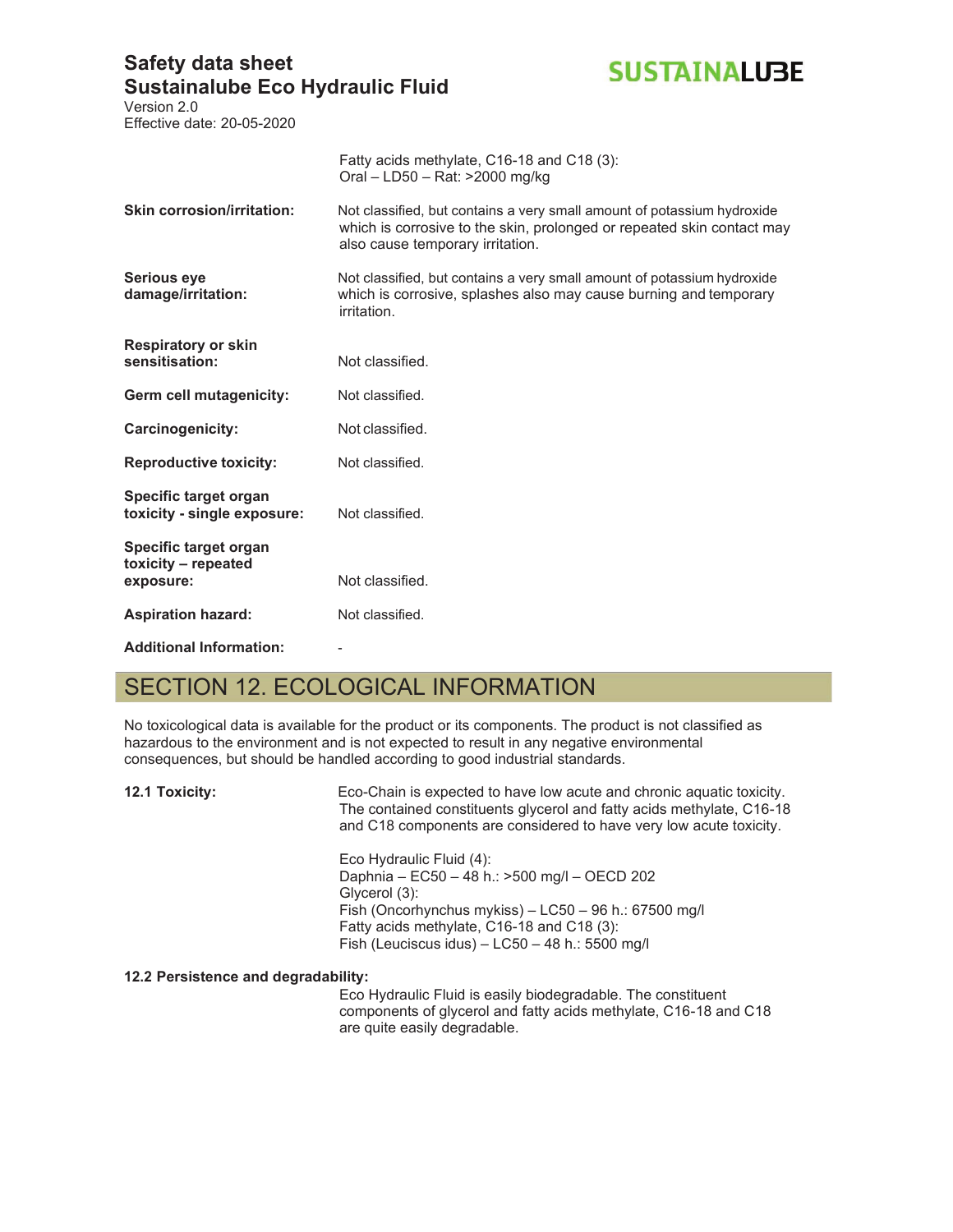

Version 2.0 Effective date: 20-05-2020

|                                        | Eco Hydraulic Fluid (4):<br>>94 % - 28 days - OECD 301A.<br>Glycerol (3):<br>63 % - 14 days - OECD 301C. BOD5/COD= 1.<br>Fatty acids methylate, C16-18 and C18 (3):<br>54 % - 30 days - OECD 301C. |
|----------------------------------------|----------------------------------------------------------------------------------------------------------------------------------------------------------------------------------------------------|
| 12.3 Bioaccumulative potential:        | Main component glycerol has no potential for<br>bioaccumulation. BCF: 0.017                                                                                                                        |
|                                        | Log Pow: -1.76                                                                                                                                                                                     |
| 12.4 Mobility in soil:                 | Main component glycerol is soluble in                                                                                                                                                              |
| 12.5 Result of PBT and vPvB assesment: | The product does not meet the criteria for PBT or vPvB                                                                                                                                             |

**according to Annex XIII REACH 1907/2006.**

12.6 Other adverse effects: None known.

## SECTION 13. DISPOSAL CONSIDERATIONS

#### **13.1 Waste treatment methods:**

**Product:** Classified as conventional waste according to the Commission Regulation (EU) No 1357/2014 on waste.

EWC-code: readily biodegradable engine, gear and lubricating oils.

Do not allow to enter drains or watercourses, etc.

**Packaging:** Empty containers are treated as conventional waste and sent for recycling or incineration.

## SECTION 14. TRANSPORT INFORMATION

This product is not classified as dangerous of transport. This product is not regulated per IATA.

|                                 | <b>ADR/RID</b> | <b>IMDG/IMO</b> |
|---------------------------------|----------------|-----------------|
| 14.1 UN number                  |                | ٠               |
| 14.2 UN proper shipping name    | ٠              | ۰               |
| 14.3 Transport hazard class(es) | $\blacksquare$ |                 |
| 14.4 Packing group              | ۰              | ۰               |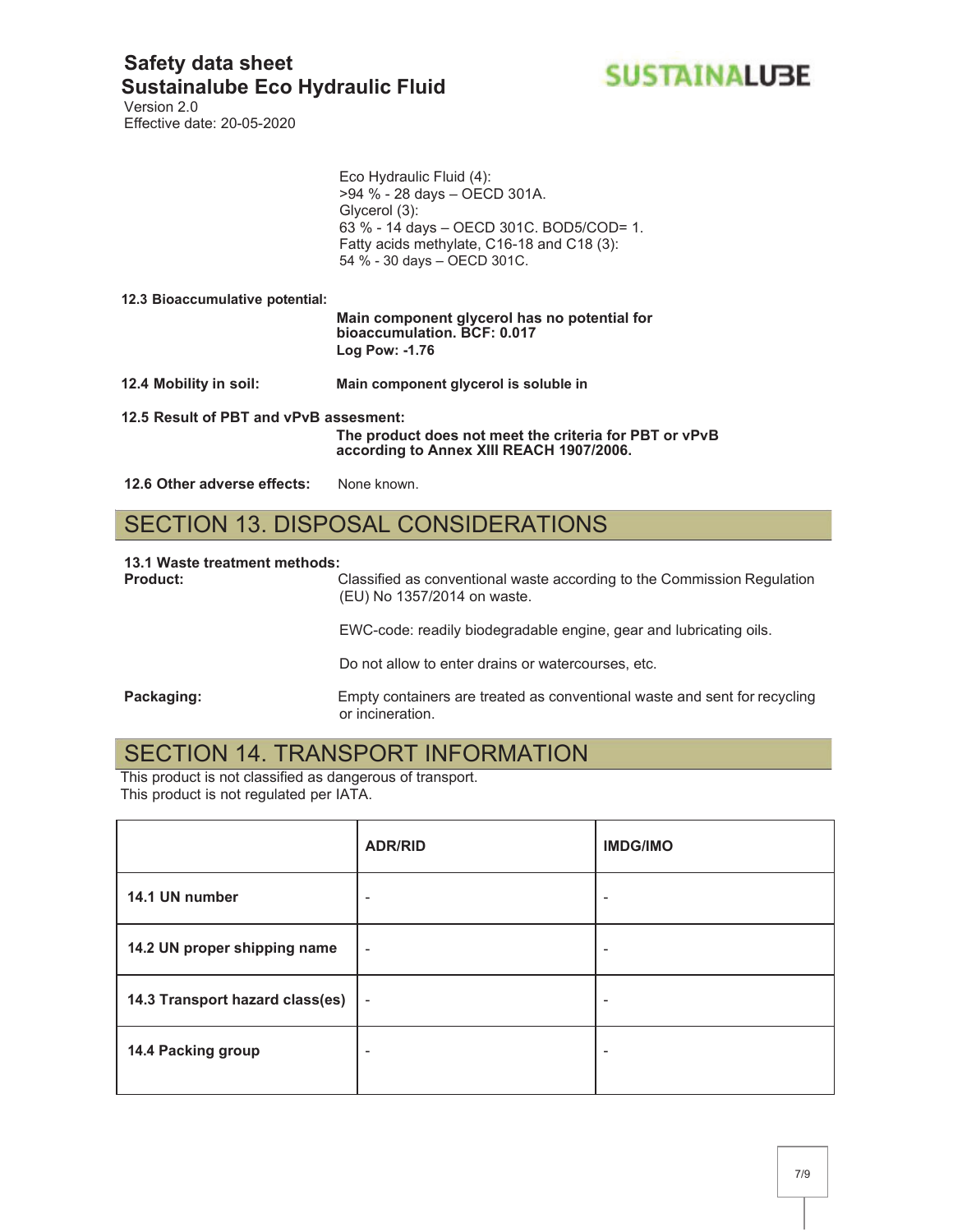

Version 2.0 Effective date: 20-05-2020

| 14.5 Environmental hazards -<br><b>MP</b> | $\overline{\phantom{a}}$ | $\,$<br>$\overline{\phantom{a}}$ |
|-------------------------------------------|--------------------------|----------------------------------|
| <b>Other informations</b>                 | $LQ: -$<br>Tunnel -      | $LQ: -$<br>Tunnel -              |

#### **14.6 Special precautions for user:**

**14.7 Transport in bulk according to Annex II of MARPOL 73/78 and the IBC Code:**  Not applicable.

## SECTION 15. REGULATORY INFORMATION

-

#### **15.1 Safety, health and environmental regulations/legislation specific for the substance or mixture:**

#### **Sources:**

Pressure Equipment (Amendment) Regulations 2011. Chemicals (Hazard Information and Packaging for Supply) Regulations 2009. Control of Substances Hazardous to Health Regulations 2002 (as amended). Merchant Shipping (Dangerous Goods and Marine Pollutants) Regulations 1997. Reporting of Injuries, Diseases and Dangerous Occurrences Regulations 1995 (as amended). Personal Protective Equipment Regulations 2002. Personal Protective Equipment at Work Regulations 1992. Hazardous Waste (England and Wales) Regulations 2005(as amended). EC regulation 1907/2006 (REACH) Directive 2000/532/EC. Seveso directive: 96/82/EC. EU 453/2010. REACH 1907/2006. CLP 1272/2008.

#### **Additional information:** -

#### **15.2 Chemical safety assessment:**

Chemical safety assessments have not been performed for this product.

## SECTION 16. OTHER INFORMATION

Test-data is prioritized at classification of the product. In absence of such, the classification-rules in the regulation (EC) No 1272/2008 of the European Parliament and of the Council on classification, labelling and packaging of substances and mixtures (CLP) have been used.

#### **Full text of H-phrases as mentioned in section 3:**

H302 Harmful if swallowed.

H314 Causes severe skin burns and eye damage.

#### **Abbreviations:**

- BCF: Bio Concentration Factor
- EC50: Effective Concentration 50 %
- ECHA: European Chemical Agency
- IC50: Inhibitory Concentration 50 %